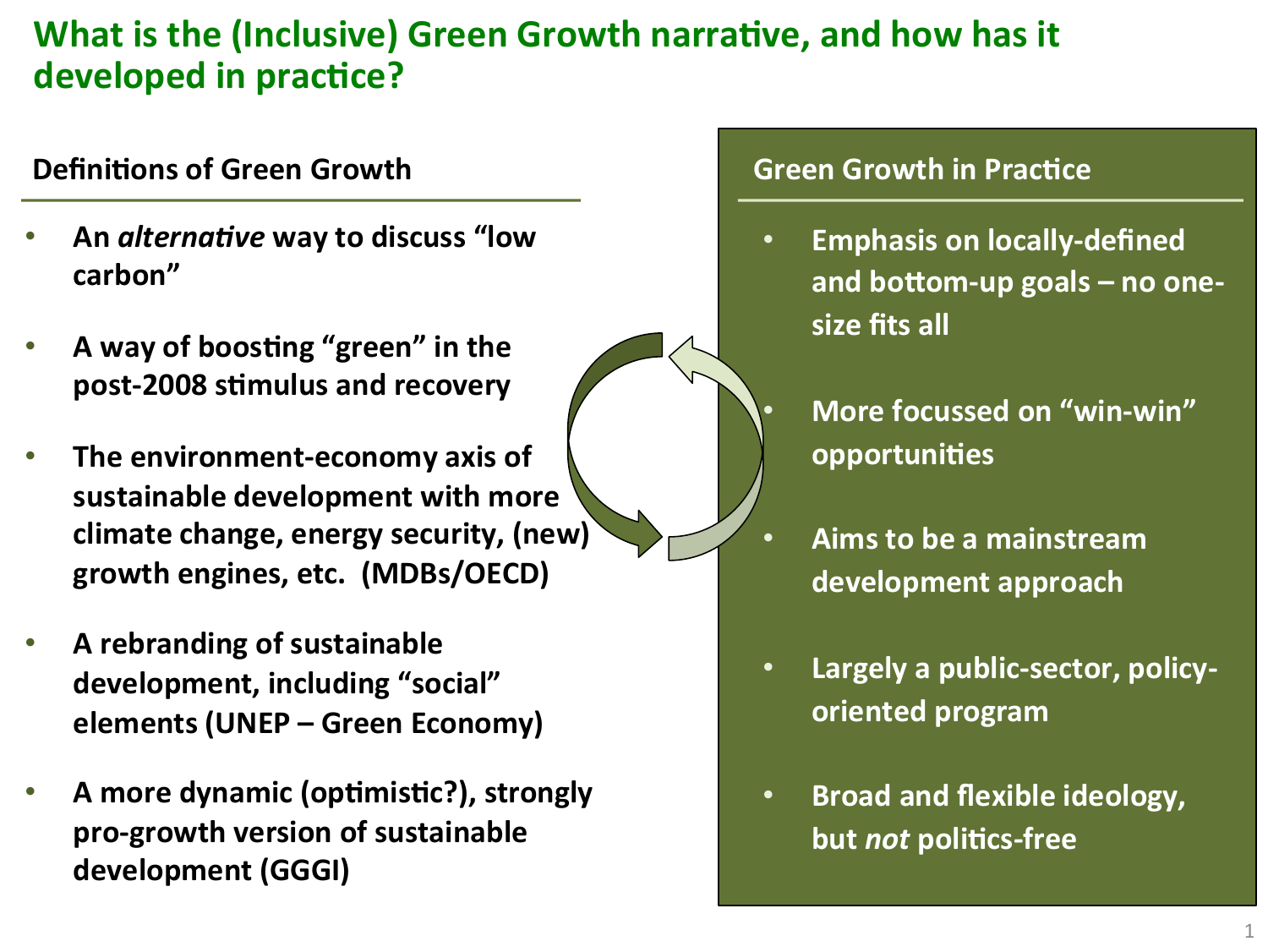#### **How widespread is the narrative?**



<u>**❖ Largely a developing country policy program, although it pops up in developed**</u> **country discussion** 

- $\dots$  **Lacks strong BRICS engagement/leadership, although it does form the focus for some large lower and middle-income countries (Mexico, Indonesia, Ethiopia)**
- **→ Has not created a politically-unified coalition of countries (yet)**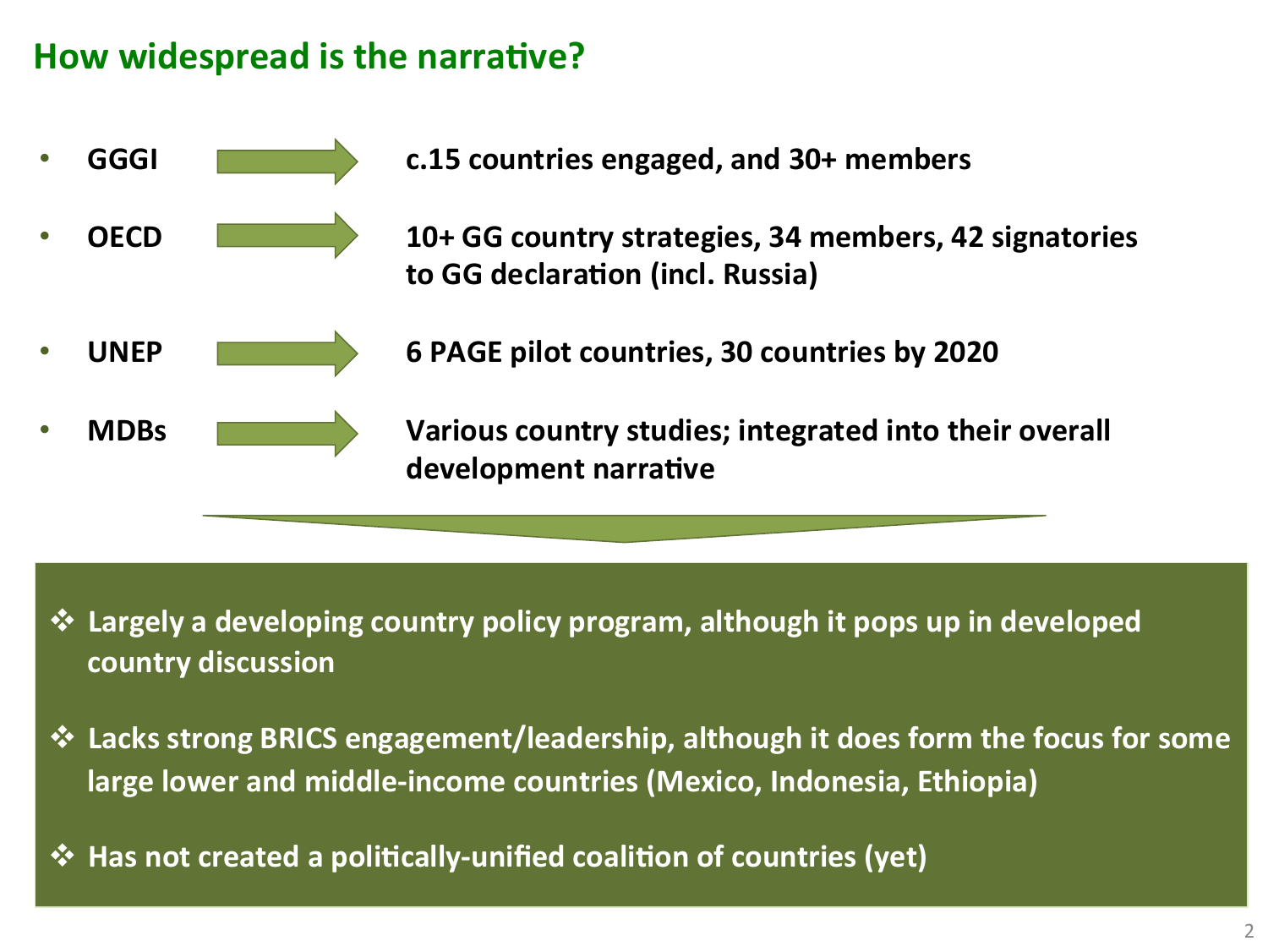## **What is green growth achieving in countries strongly engaged? - Rough, high-level overview**

| <b>Ethiopia</b>                       | Embedding mitigation in core development goals and plans<br>Integrating mitigation with adaptation goals and broader development goals ('co-benefits')<br>Providing an international "leadership" agenda<br>$\bullet$        |
|---------------------------------------|------------------------------------------------------------------------------------------------------------------------------------------------------------------------------------------------------------------------------|
| <b>South Korea</b>                    | Embedding mitigation in core development goals and plans<br>Integrating mitigation with industrial and innovation policy<br>Providing an international "leadership" agenda<br>$\bullet$                                      |
| <b>Mexico</b>                         | Embedding mitigation in core development goals and plans<br>Integrating mitigation with adaptation goals and broader development goals ('co-benefits')<br>Providing an international agenda with which to align<br>$\bullet$ |
| Indonesia,<br>Colombia,<br>Peru, etc. | Improving GHG footprint of core development plans<br>$\bullet$<br>Integrating mitigation with adaptation goals and broader development goals ('co-benefits')<br>Providing an international agenda with which to align        |

**India, South**  Africa, etc.

- Improving GHG footprint of some development plans (a few champions)
- Facilitating a politically neutral framework with which to consider mitigation goals alongside adaptation and broader development goal
- Providing a *potential* international agenda with which to align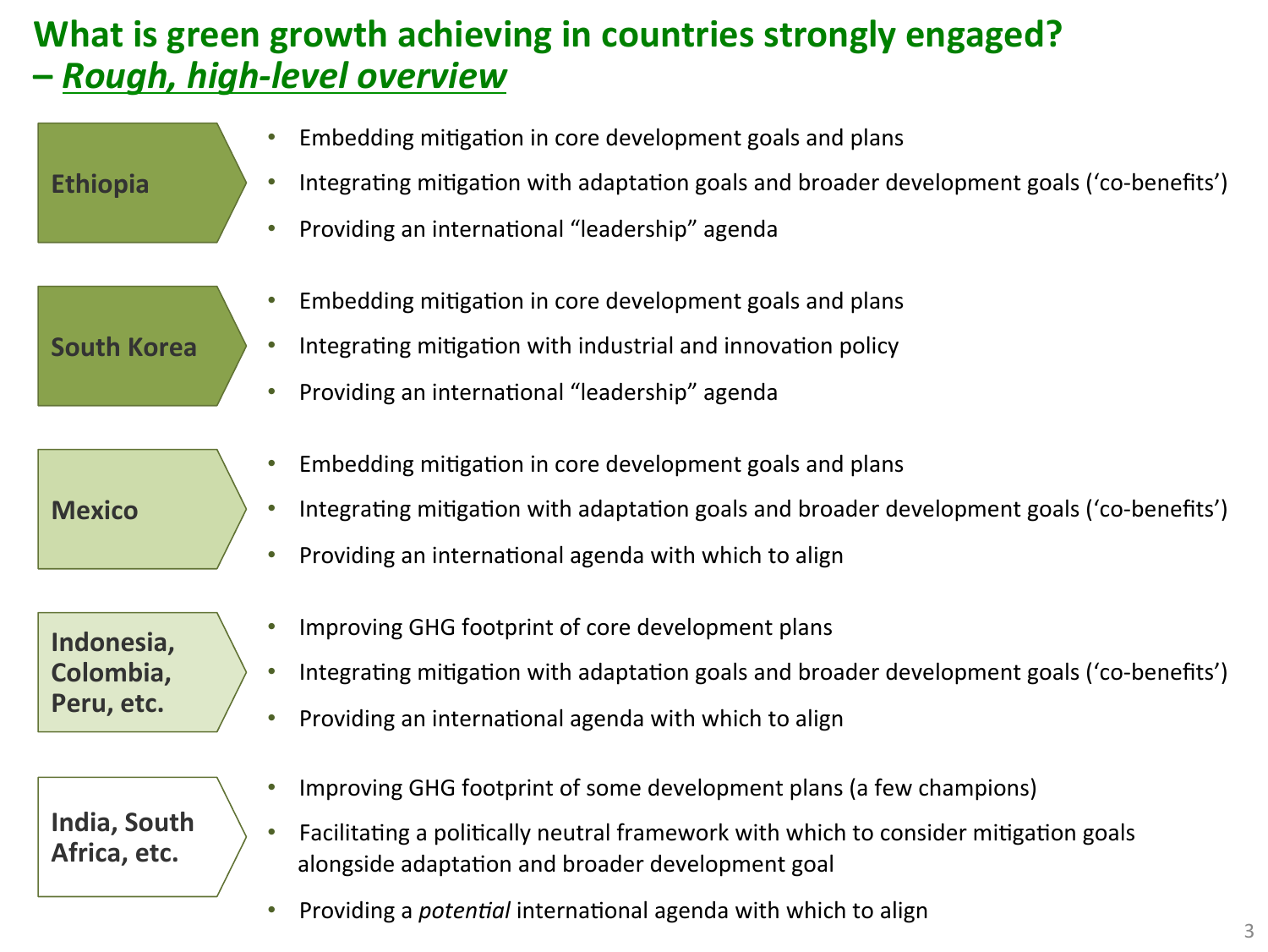## **What does the green growth narrative mean for the negotiations?**

- Without the strong/leading engagement of key countries ... **it is unlikely to be a driving force in unblocking negotiations**
- Key countries appear more comfortable keeping the green growth narrative and the climate change negotiations separate, so ... **it probably won't provide strong direct pressure for an agreement**
- National green growth initiatives raise climate change alongside other development issues, and so ... it is not (yet) an alternative way to rally for specific climate change commitments
- Green growth has not become a strong private sector or civil society rallying cry, so ... **it is not (yet) drawing significantly greater outside pressure for an agreement**
- Green growth does offer a perspective through which to enhance the case for climate change action, and so ...

**it should provide stronger tailwinds for negotiations among some countries**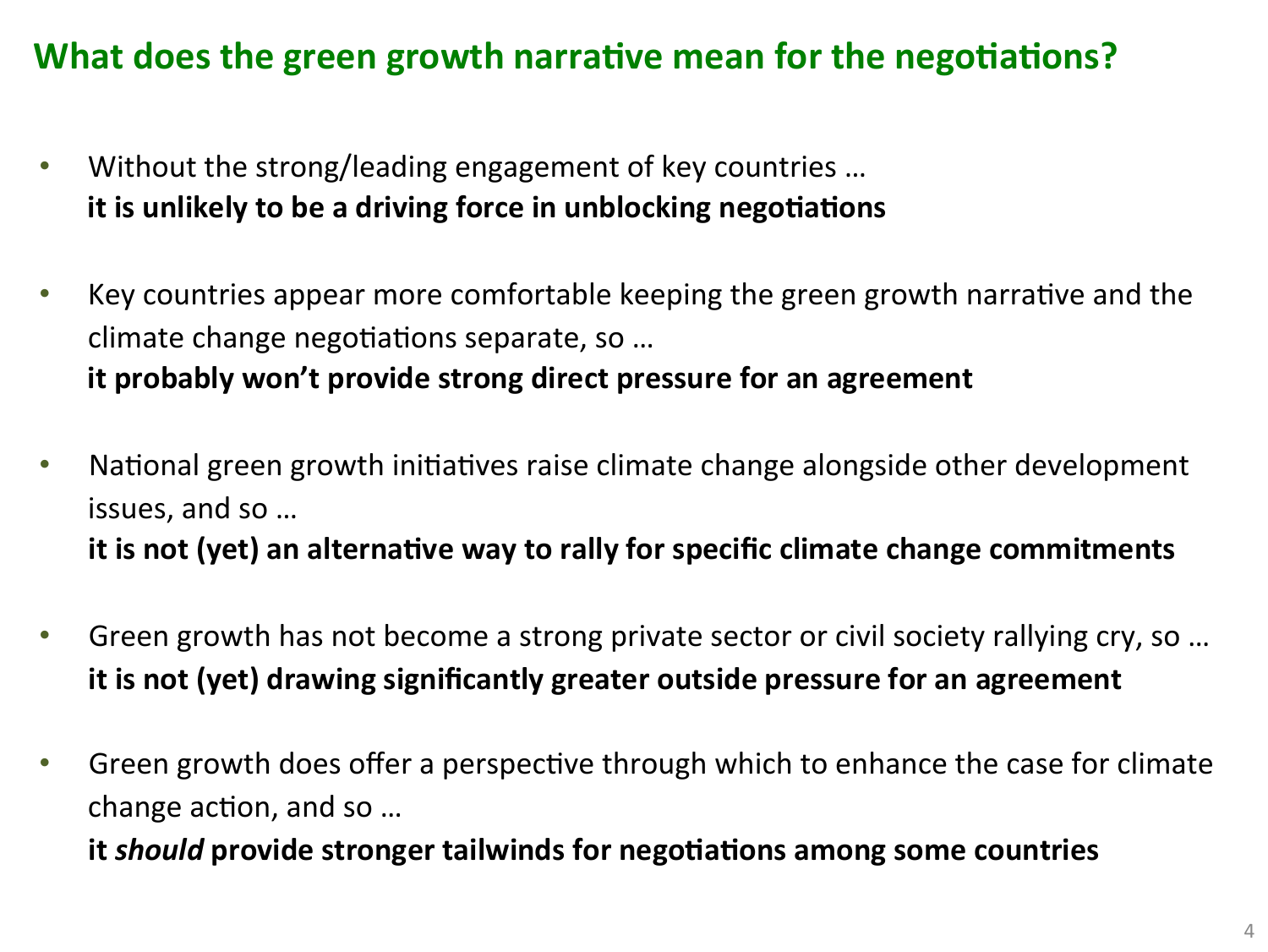#### **Net-net, is green growth strengthening or diluting the climate change negotiation process?**

- $\dots$  **To the extent that it has re-positioned (or re-branded) sustainable development** with a stronger climate change focus, it is creating broader support for a deal
- $\diamond$  **The different proponents are not always pulling in the same direction, but it is not** clear that a more coordinated, top-down approach would have worked better
- $\diamond$  **There has been some energy spent trying to figure out what green growth means** and how to apply it, but generally spent in the service of in a low-carbon
- $\diamond$  **More deleteriously, it has occasioned (or failed to alleviate?) some areas of political friction, although it pales in comparison to the pre-existing level of politics**
- $\dots$  **Could show its greatest value if a climate agreement does not materialize, and the** world will need to rely on strong, locally-driven, bottom-up initiative